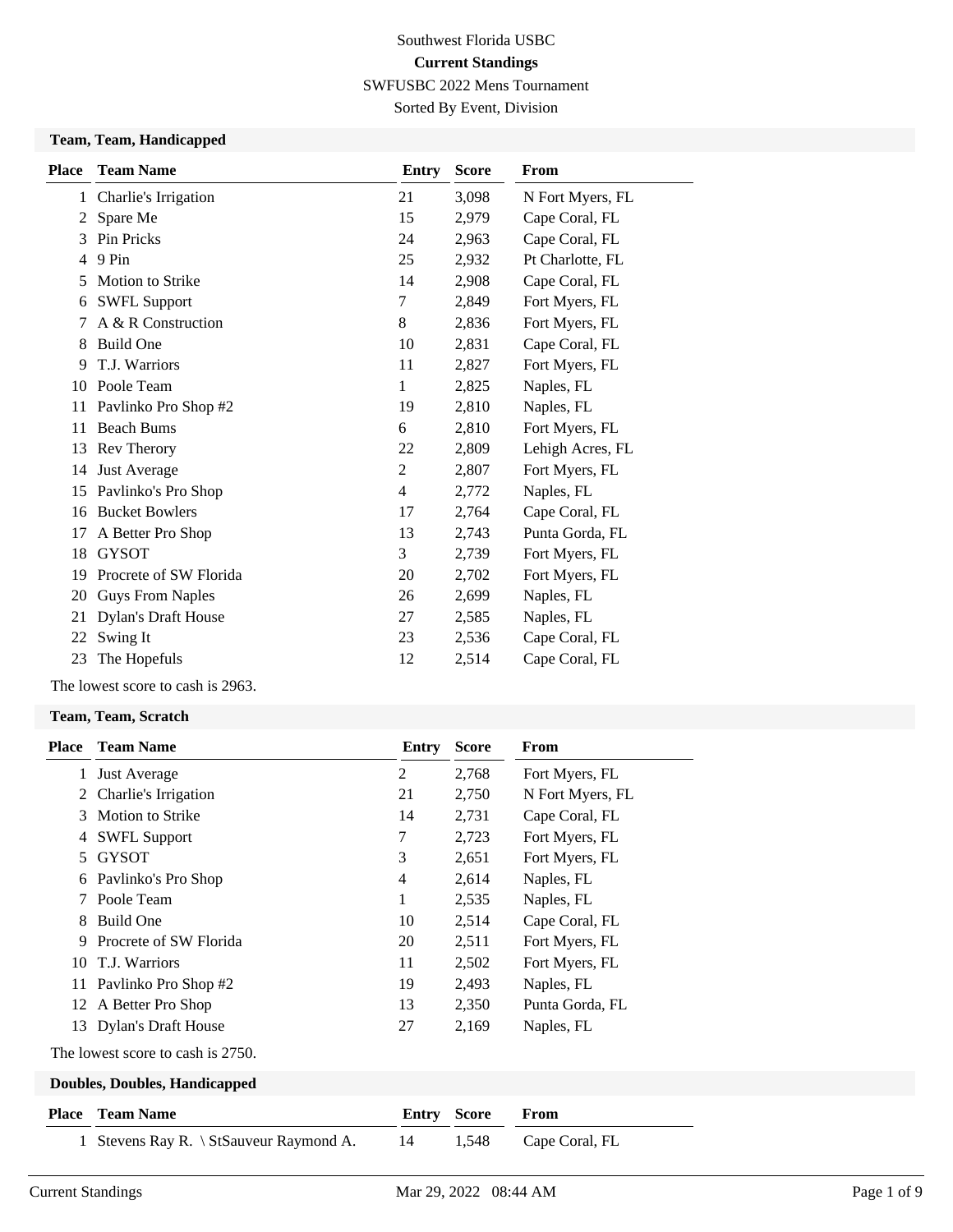Sorted By Event, Division

## **Doubles, Doubles, Handicapped**

| <b>Place</b> | <b>Team Name</b>                                         | <b>Entry</b>             | <b>Score</b> | From             |
|--------------|----------------------------------------------------------|--------------------------|--------------|------------------|
|              | 2 Staniszewski Collin J. \ Fowler Michael C.             | 13                       | 1,503        | Punta Gorda, FL  |
| 3            | Rakoski Jon C. \ McNiel Matthew W.                       | $\overline{c}$           | 1,496        | Fort Myers, FL   |
| 4            | Krolczyk Anthony G. \ Duda Edward L.                     | 21                       | 1,485        | N Fort Myers, FL |
| 5            | Hough John J. III \ Calyore Steve M.                     | $\overline{\mathcal{L}}$ | 1,484        | Naples, FL       |
| 6            | Price Allen W. \ Alvarez Randell J.                      | 11                       | 1,472        | Fort Myers, FL   |
| 7            | Heina Kevin L. \ Zetterberg Neil A.                      | 24                       | 1,470        | Cape Coral, FL   |
| 8            | Schwartz Donald M. Jr \ Gassera Daniel T.                | 20                       | 1,461        | Fort Myers, FL   |
|              | 9 Hoskinson Jeffrey L. \ Vivian Matt                     | 24                       | 1,448        | Cape Coral, FL   |
| 10           | Eggleston Bruce R. $\setminus$ Wilson Mike J.            | 8                        | 1,447        | Fort Myers, FL   |
| 11           | Chapman Stephen R. \ Manella Michael J.                  | 22                       | 1,446        | Lehigh Acres, FL |
|              | 12 Ryan James H. Jr \ Bunkley Elbert(Scooter) W. 25<br>Ш |                          | 1,439        | Pt Charlotte, FL |
| 13           | Brunette Jerry Jr \ Pavlinko Stephen M. Sr               | 4                        | 1,438        | Naples, FL       |
| 14           | Bairunas Ken A. \ Radziszewski John P.                   | 6                        | 1,423        | Fort Myers, FL   |
| 15           | Poole Zachary T. \ Horton Nicholas (Austin)              | $\mathbf{1}$             | 1,417        | Naples, FL       |
| 15           | Taylor John C. \ Horak Jerome (Jerry) C.                 | 16                       | 1,417        | Cape Coral, FL   |
| 17           | Trautman Bradley A. \ Chobrda Adam J.                    | 10                       | 1,397        | Cape Coral, FL   |
| 17           | Temerario Greg A. \ Weissgerber John P.                  | 23                       | 1,397        | Cape Coral, FL   |
| 19           | Ackerman Steve \ Seitz Gary L.                           | 15                       | 1,390        | Cape Coral, FL   |
| 20           | Sotor Michael \Topolyn Wayne B.                          | 7                        | 1,386        | Fort Myers, FL   |
| 21           | Sullivan Peter B. \ Eisele Peter                         | 5                        | 1,377        | Lehigh Acres, FL |
| 22           | Williams Mark D. \ Berg Michael A.                       | 26                       | 1,372        | Naples, FL       |
| 23           | Desfosse Jeffrey J. \ Catropa Joseph                     | 13                       | 1,370        | Punta Gorda, FL  |
|              | 24 Buscemi Edwin \Parrack Clay K.                        | 27                       | 1,368        | Naples, FL       |
| 25           | Nicholson Richard C. \ Rucker Gary(Ricky) R. 11<br>Jr    |                          | 1,366        | Fort Myers, FL   |
|              | 26 Newsome Rodney \ Zallie Pete S.                       | 19                       | 1,359        | Naples, FL       |
| 27           | VanSciver David J. II \ Pierce Mike S.                   | 19                       | 1,354        | Naples, FL       |
| 28.          | Johnson Jason J. \ Moore John (Tony)                     | 27                       | 1,346        | Naples, FL       |
| 29           | Richards Ronald T. \ Snyder William (Boog) I. 3<br>Jr    |                          | 1,343        | Fort Myers, FL   |
|              | 30 Taylor Robert (Bobby) \ Satterfield Ray D.            | 8                        | 1,342        | Fort Myers, FL   |
|              | 31 Barnard Blake R. \ Guardado Joseph G.                 | 10                       | 1,341        | Cape Coral, FL   |
|              | 32 Cheatham Michael L. \ Lenius Raymond<br>$(Carl)$ II   | 12                       | 1,338        | Cape Coral, FL   |
|              | 33 Hurst Michael W. \Calvert Bill R.                     | 6                        | 1,325        | Fort Myers, FL   |
|              | 34 Szaflarski Mike \ Malena Mike J.                      | 21                       | 1,323        | N Fort Myers, FL |
| 35           | Cox James (Andy) \ Morgan William T.                     | 20                       | 1,322        | Fort Myers, FL   |
| 36           | Swiger Walter S. \ Ferrara John M. Jr                    | 17                       | 1,315        | Cape Coral, FL   |
| 37           | Pham Charlie $\setminus$ Nguyen Eric H.                  | 1                        | 1,314        | Naples, FL       |
| 38           | Zell Mark R. \ Hylton Robert L.                          | 7                        | 1,301        | Fort Myers, FL   |
| 39           | Naile Ronald T. SR \ Dukes Eric L.                       | 25                       | 1,297        | Pt Charlotte, FL |
| 40           | Fry Francis J. $\ \$ Baxter Jeff A.                      | 22                       | 1,291        | Lehigh Acres, FL |
| 41           | Bush Dennis W. \ Keane Christopher P.                    | $\overline{c}$           | 1,284        | Fort Myers, FL   |
|              | 42 Hernandez-Roa Gabriel A. \ Gutzdorf Aaron<br>C.       | 23                       | 1,268        | Cape Coral, FL   |
|              | 43 Covington David E. \ Schmacker Michael L.             | 3                        | 1,259        | Fort Myers, FL   |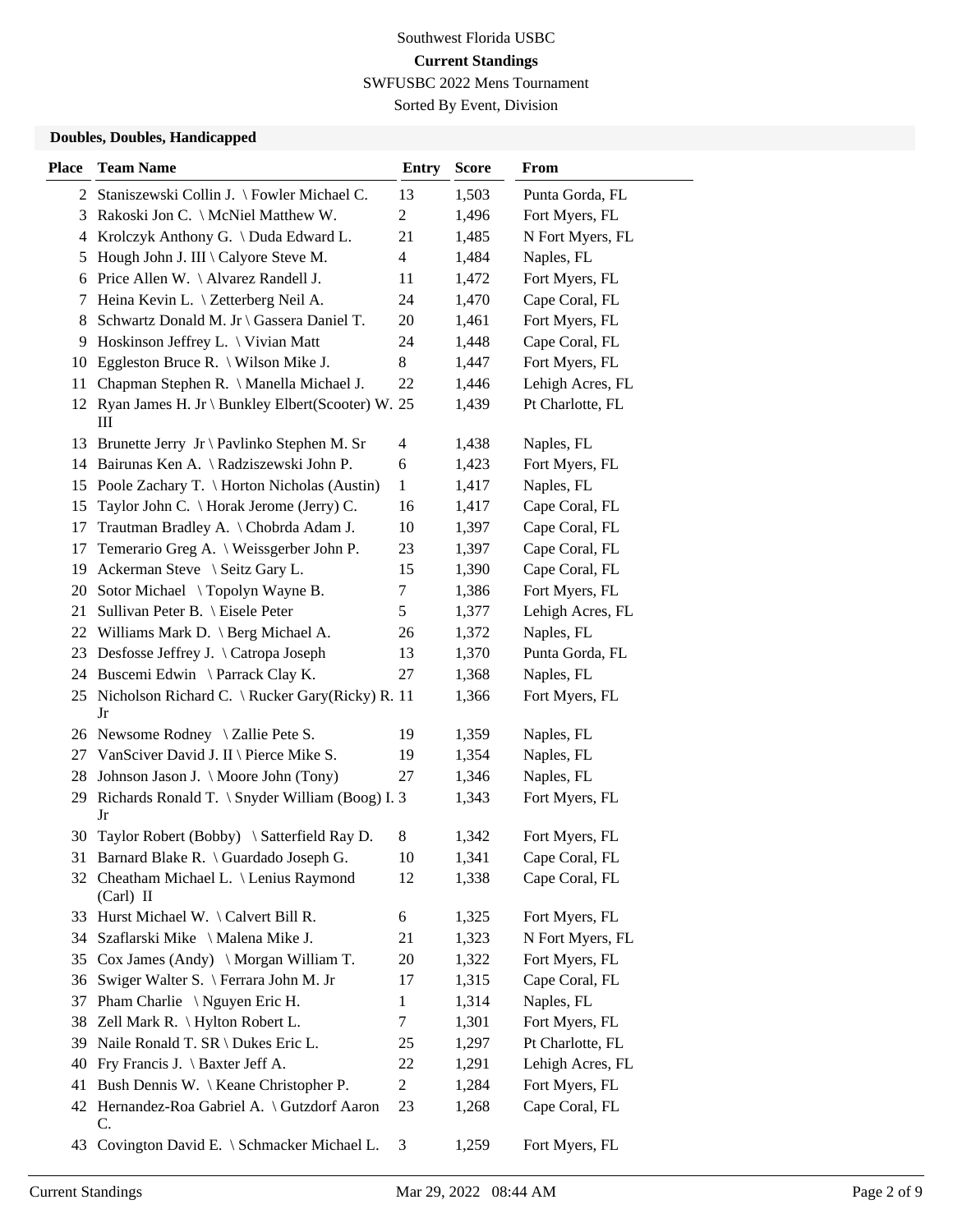# Southwest Florida USBC **Current Standings** SWFUSBC 2022 Mens Tournament Sorted By Event, Division

#### **Doubles, Doubles, Handicapped**

| <b>Place – Team Name</b>                | Entry Score |       | <b>From</b>    |
|-----------------------------------------|-------------|-------|----------------|
| 44 Ferrara Charles \ Makkay Michael G.  | 17          | 1.229 | Cape Coral, FL |
| 45 Marion Brandon A. \ Marion Robert A. | -12         | 1.186 | Cape Coral, FL |

The lowest score to cash is 1472.

#### **Doubles, Doubles, Scratch**

| Place | <b>Team Name</b>                                         | Entry          | <b>Score</b> | From             |
|-------|----------------------------------------------------------|----------------|--------------|------------------|
|       | 1 Rakoski Jon C. \ McNiel Matthew W.                     | $\overline{2}$ | 1,478        | Fort Myers, FL   |
| 2     | Stevens Ray R. \ StSauveur Raymond A.                    | 14             | 1,441        | Cape Coral, FL   |
| 3     | Brunette Jerry Jr \ Pavlinko Stephen M. Sr               | $\overline{4}$ | 1,393        | Naples, FL       |
| 4     | Hough John J. III \ Calyore Steve M.                     | 4              | 1,371        | Naples, FL       |
| 5     | Schwartz Donald M. Jr \ Gassera Daniel T.                | 20             | 1,351        | Fort Myers, FL   |
| 6     | Poole Zachary T. \ Horton Nicholas (Austin)              | $\mathbf{1}$   | 1,313        | Naples, FL       |
| 7     | Richards Ronald T. \ Snyder William (Boog) I. 3<br>Jr    |                | 1,289        | Fort Myers, FL   |
| 8     | Staniszewski Collin J. \ Fowler Michael C.               | 13             | 1,288        | Punta Gorda, FL  |
| 9     | Zell Mark R. \ Hylton Robert L.                          | 7              | 1,272        | Fort Myers, FL   |
|       | 10 Nicholson Richard C. \ Rucker Gary(Ricky) R. 11<br>Jr |                | 1,269        | Fort Myers, FL   |
| 11    | VanSciver David J. II \ Pierce Mike S.                   | 19             | 1,268        | Naples, FL       |
| 12    | Krolczyk Anthony G. \ Duda Edward L.                     | 21             | 1,265        | N Fort Myers, FL |
| 13    | Bush Dennis W. \ Keane Christopher P.                    | $\overline{c}$ | 1,263        | Fort Myers, FL   |
| 14    | Sotor Michael \Topolyn Wayne B.                          | 7              | 1,254        | Fort Myers, FL   |
| 15    | Price Allen W. \ Alvarez Randell J.                      | 11             | 1,244        | Fort Myers, FL   |
| 16    | $\cos$ James (Andy) \ Morgan William T.                  | 20             | 1,241        | Fort Myers, FL   |
| 17    | Covington David E. \ Schmacker Michael L.                | 3              | 1,225        | Fort Myers, FL   |
| 18    | Barnard Blake R. \ Guardado Joseph G.                    | 10             | 1,217        | Cape Coral, FL   |
| 19    | Trautman Bradley A. \ Chobrda Adam J.                    | 10             | 1,204        | Cape Coral, FL   |
|       | 20 Desfosse Jeffrey J. \ Catropa Joseph                  | 13             | 1,192        | Punta Gorda, FL  |
| 21    | Szaflarski Mike \ Malena Mike J.                         | 21             | 1,160        | N Fort Myers, FL |
| 22    | Johnson Jason J. \ Moore John (Tony)                     | 27             | 1,153        | Naples, FL       |
| 23    | Buscemi Edwin \ Parrack Clay K.                          | 27             | 1,145        | Naples, FL       |
|       | 24 Pham Charlie \Nguyen Eric H.                          | 1              | 1,128        | Naples, FL       |

The lowest score to cash is 1393.

#### **Singles, Singles, Handicapped**

| Place | <b>Team Name</b>     | Entry | <b>Score</b> | From             |
|-------|----------------------|-------|--------------|------------------|
|       | 1 Zetterberg Neil A. | 24    | 842          | Cape Coral, FL   |
|       | 2 Sotor Michael      | 7     | 799          | Fort Myers, FL   |
|       | 3 Johnson Jason J.   | 27    | 786          | Naples, FL       |
|       | 4 Nguyen Eric H.     |       | 785          | Naples, FL       |
|       | 5 Fry Francis J.     | 22    | 781          | Lehigh Acres, FL |
|       | 6 Buscemi Edwin      | 27    | 773          | Naples, FL       |
|       | StSauveur Raymond A. | 14    | 769          | Cape Coral, FL   |
| 8.    | Heina Kevin L.       | 24    | 765          | Cape Coral, FL   |
| 9     | Baxter Jeff A.       | 22    | 756          | Lehigh Acres, FL |
| 10    | Radziszewski John P. | 6     | 755          | Fort Myers, FL   |
|       |                      |       |              |                  |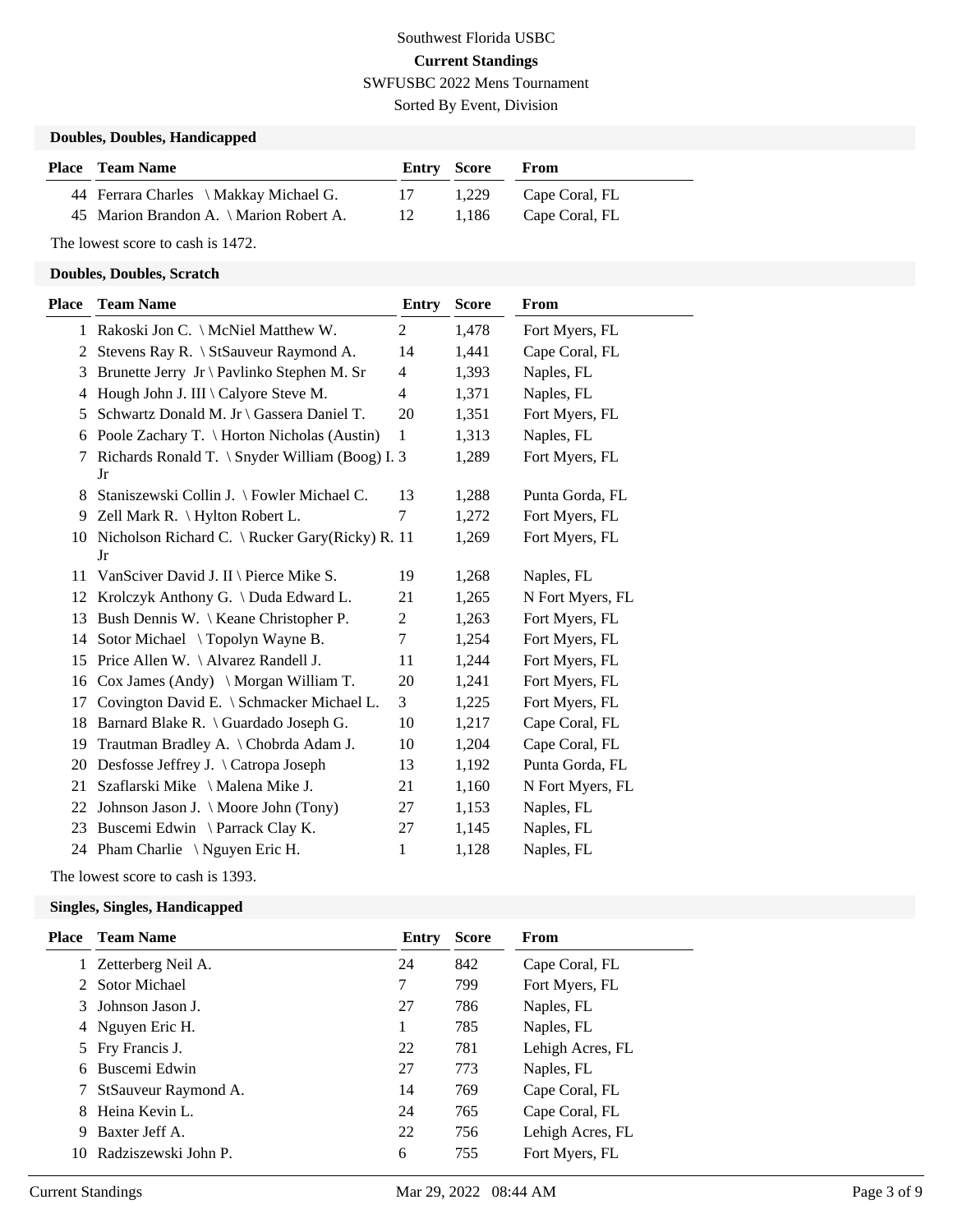Sorted By Event, Division

## **Singles, Singles, Handicapped**

| <b>Place</b> | <b>Team Name</b>               | <b>Entry</b>   | <b>Score</b> | From             |
|--------------|--------------------------------|----------------|--------------|------------------|
| 11           | Manella Michael J.             | 22             | 753          | Lehigh Acres, FL |
| 12           | Duda Edward L.                 | 21             | 750          | N Fort Myers, FL |
| 13           | Bush Dennis W.                 | $\overline{2}$ | 748          | Fort Myers, FL   |
| 14           | Makkay Michael G.              | 17             | 747          | Cape Coral, FL   |
| 15           | Malena Mike J.                 | 21             | 745          | N Fort Myers, FL |
| 16           | Zell Mark R.                   | $\tau$         | 739          | Fort Myers, FL   |
| 17           | Zallie Pete S.                 | 19             | 738          | Naples, FL       |
| 18           | Seitz Gary L.                  | 15             | 734          | Cape Coral, FL   |
| 19           | Price Allen W.                 | 11             | 732          | Fort Myers, FL   |
| 20           | Rucker Gary(Ricky) R. Jr       | 11             | 729          | Fort Myers, FL   |
| 20           | Bunkley Elbert(Scooter) W. III | 25             | 729          | Pt Charlotte, FL |
| 22           | Horak Jerome (Jerry) C.        | 16             | 728          | Cape Coral, FL   |
| 22           | Szaflarski Mike                | 21             | 728          | N Fort Myers, FL |
| 24           | Brunette Jerry Jr              | $\overline{4}$ | 727          | Naples, FL       |
| 25           | Morgan William T.              | 20             | 726          | Fort Myers, FL   |
| 26           | Topolyn Wayne B.               | $\tau$         | 721          | Fort Myers, FL   |
| 27           | Hurst Michael W.               | 6              | 719          | Fort Myers, FL   |
| 28           | Hylton Robert L.               | 7              | 718          | Fort Myers, FL   |
| 28           | Guardado Joseph G.             | 10             | 718          | Cape Coral, FL   |
|              | 30 Ferrara Charles             | 17             | 715          | Cape Coral, FL   |
| 31           | Snyder William (Boog) I. Jr    | 3              | 713          | Fort Myers, FL   |
| 31           | Williams Mark D.               | 26             | 713          | Naples, FL       |
| 33           | Barnard Blake R.               | 10             | 707          | Cape Coral, FL   |
| 33           | Weissgerber John P.            | 23             | 707          | Cape Coral, FL   |
| 33           | Desfosse Jeffrey J.            | 13             | 707          | Punta Gorda, FL  |
| 36           | Satterfield Ray D.             | $8\,$          | 706          | Fort Myers, FL   |
| 37           | Vivian Matt                    | 24             | 703          | Cape Coral, FL   |
| 38           | Chobrda Adam J.                | 10             | 702          | Cape Coral, FL   |
| 38           | Alvarez Randell J.             | 11             | 702          | Fort Myers, FL   |
| 38           | Horton Nicholas (Austin)       | 1              | 702          | Naples, FL       |
| 41           | Hernandez-Roa Gabriel A.       | 23             | 700          | Cape Coral, FL   |
|              | 41 Ferrara John M. Jr          | 17             | 700          | Cape Coral, FL   |
| 41           | Staniszewski Collin J.         | 13             | 700          | Punta Gorda, FL  |
| 44           | Ackerman Steve                 | 15             | 699          | Cape Coral, FL   |
| 44           | Pham Charlie                   | $\mathbf{1}$   | 699          | Naples, FL       |
| 46           | Calyore Steve M.               | $\overline{4}$ | 698          | Naples, FL       |
| 46           | Chapman Stephen R.             | 22             | 698          | Lehigh Acres, FL |
| 46           | Rakoski Jon C.                 | $\overline{c}$ | 698          | Fort Myers, FL   |
| 49           | Eggleston Bruce R.             | $8\,$          | 696          | Fort Myers, FL   |
| 49           | Richards Ronald T.             | 3              | 696          | Fort Myers, FL   |
| 49           | Catropa Joseph                 | 13             | 696          | Punta Gorda, FL  |
| 52           | Krolczyk Anthony G.            | 21             | 695          | N Fort Myers, FL |
| 53           | Nicholson Richard C.           | 11             | 694          | Fort Myers, FL   |
| 54           | VanSciver David J. II          | 19             | 692          | Naples, FL       |
| 55           | Naile Ronald T. SR             | 25             | 690          | Pt Charlotte, FL |
|              | 56 Keane Christopher P.        | $\overline{2}$ | 687          | Fort Myers, FL   |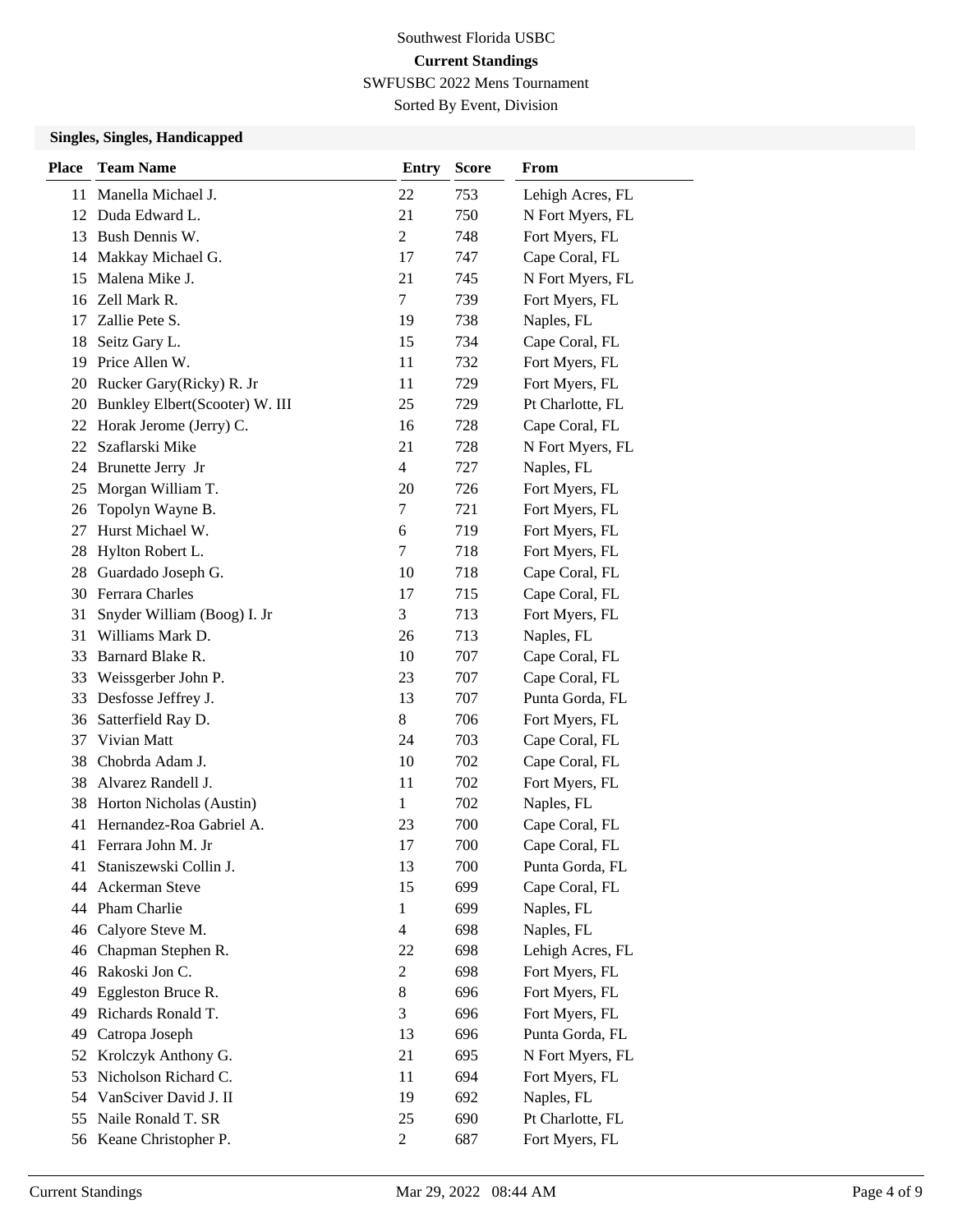# Southwest Florida USBC **Current Standings**

SWFUSBC 2022 Mens Tournament Sorted By Event, Division

## **Singles, Singles, Handicapped**

| <b>Place</b> | <b>Team Name</b>            | <b>Entry</b>   | <b>Score</b> | From             |
|--------------|-----------------------------|----------------|--------------|------------------|
| 57           | Eisele Peter                | 5              | 685          | Lehigh Acres, FL |
| 58           | Fowler Michael C.           | 13             | 683          | Punta Gorda, FL  |
|              | 59 Cox James (Andy)         | 20             | 680          | Fort Myers, FL   |
| 59           | Temerario Greg A.           | 23             | 680          | Cape Coral, FL   |
| 61           | Bairunas Ken A.             | 6              | 679          | Fort Myers, FL   |
| 62           | Pavlinko Stephen M. Sr      | $\overline{4}$ | 677          | Naples, FL       |
| 63           | Sullivan Peter B.           | 5              | 670          | Lehigh Acres, FL |
|              | 64 Lenius Raymond (Carl) II | 12             | 669          | Cape Coral, FL   |
| 65           | Taylor John C.              | 16             | 665          | Cape Coral, FL   |
| 66           | Marion Robert A.            | 12             | 664          | Cape Coral, FL   |
| 67           | Ryan James H. Jr            | 25             | 662          | Pt Charlotte, FL |
| 68           | McNiel Matthew W.           | $\overline{2}$ | 658          | Fort Myers, FL   |
| 69           | Schwartz Donald M. Jr       | 20             | 655          | Fort Myers, FL   |
| 70           | Gassera Daniel T.           | 20             | 654          | Fort Myers, FL   |
| 71           | Dukes Eric L.               | 25             | 650          | Pt Charlotte, FL |
| 72           | Trautman Bradley A.         | 10             | 643          | Cape Coral, FL   |
| 73           | Hoskinson Jeffrey L.        | 24             | 642          | Cape Coral, FL   |
| 73           | Stevens Ray R.              | 14             | 642          | Cape Coral, FL   |
| 75           | Pierce Mike S.              | 19             | 641          | Naples, FL       |
| 76           | Newsome Rodney              | 19             | 639          | Naples, FL       |
| 77           | Covington David E.          | 3              | 637          | Fort Myers, FL   |
| 78           | Calvert Bill R.             | 6              | 635          | Fort Myers, FL   |
| 79           | Moore John (Tony)           | 27             | 632          | Naples, FL       |
| 80           | Berg Michael A.             | 26             | 615          | Naples, FL       |
| 81           | Parrack Clay K.             | 27             | 613          | Naples, FL       |
| 82           | Hough John J. III           | $\overline{4}$ | 611          | Naples, FL       |
| 83           | Wilson Mike J.              | $\,8\,$        | 610          | Fort Myers, FL   |
| 83           | Taylor Robert (Bobby)       | $8\,$          | 610          | Fort Myers, FL   |
| 85           | Cheatham Michael L.         | 12             | 609          | Cape Coral, FL   |
| 86           | Swiger Walter S.            | 17             | 600          | Cape Coral, FL   |
| 87           | Marion Brandon A.           | 12             | 588          | Cape Coral, FL   |
| 88           | Poole Zachary T.            | $\mathbf{1}$   | 586          | Naples, FL       |
| 89           | Schmacker Michael L.        | 3              | 551          | Fort Myers, FL   |
| 90           | Gutzdorf Aaron C.           | 23             | 543          | Cape Coral, FL   |

The lowest score to cash is 753.

**Singles, Singles, Scratch**

| Place | <b>Team Name</b>       | Entry | <b>Score</b> | From             |
|-------|------------------------|-------|--------------|------------------|
|       | Bush Dennis W.         | 2     | 748          | Fort Myers, FL   |
|       | 2 Zell Mark R.         |       | 731          | Fort Myers, FL   |
|       | 3 StSauveur Raymond A. | 14    | 729          | Cape Coral, FL   |
|       | 4 Duda Edward L.       | 21    | 705          | N Fort Myers, FL |
|       | 5 Hylton Robert L.     |       | 697          | Fort Myers, FL   |
|       | 6 Nguyen Eric H.       |       | 696          | Naples, FL       |
|       | Brunette Jerry Jr      | 4     | 695          | Naples, FL       |
|       | <b>Sotor Michael</b>   |       | 694          | Fort Myers, FL   |
|       |                        |       |              |                  |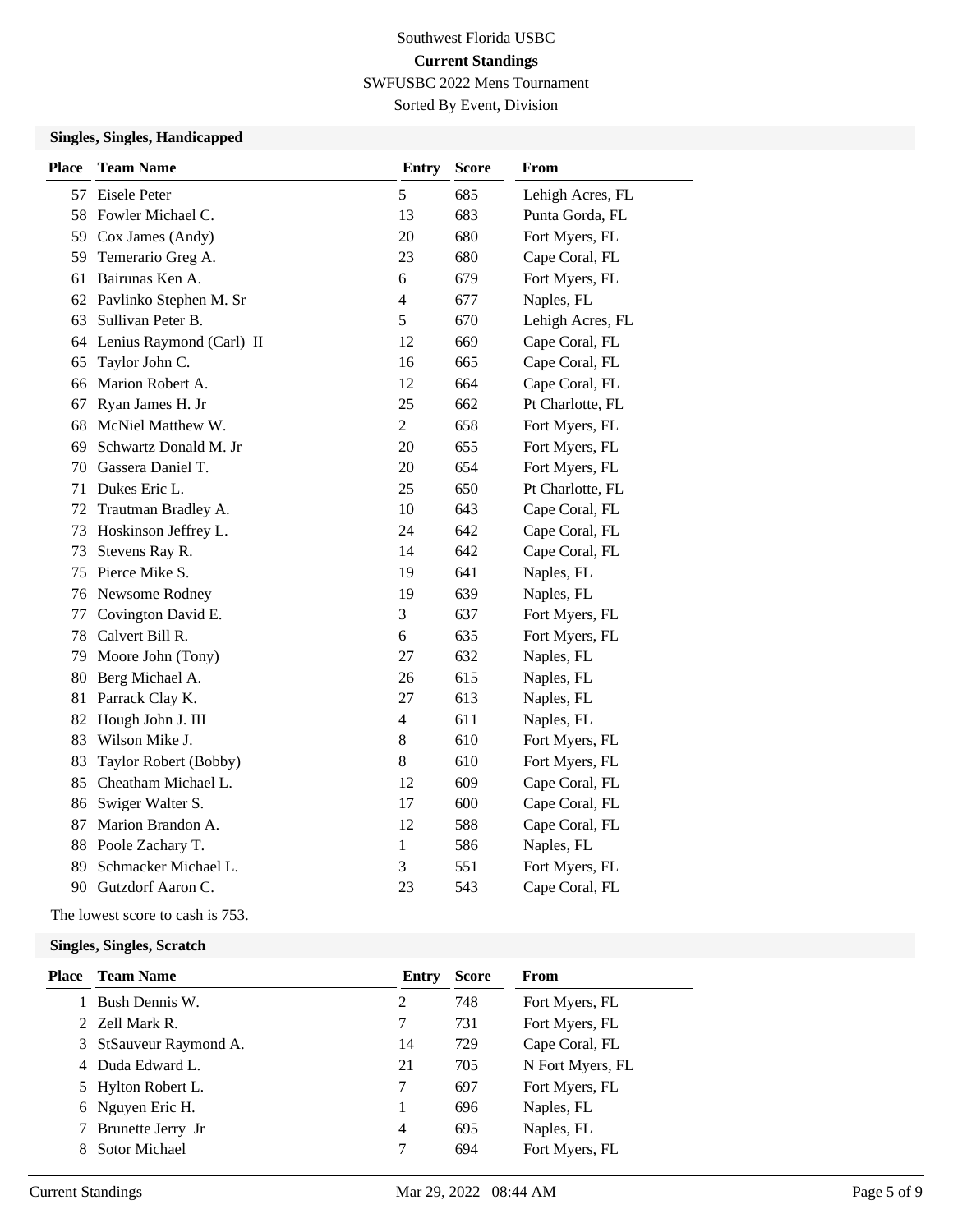Sorted By Event, Division

### **Singles, Singles, Scratch**

| <b>Place</b> | <b>Team Name</b>            | <b>Entry</b>   | <b>Score</b> | From             |
|--------------|-----------------------------|----------------|--------------|------------------|
| 8            | Topolyn Wayne B.            | 7              | 694          | Fort Myers, FL   |
| 10           | Johnson Jason J.            | 27             | 692          | Naples, FL       |
| 11           | Snyder William (Boog) I. Jr | 3              | 686          | Fort Myers, FL   |
| 12           | Rakoski Jon C.              | 2              | 680          | Fort Myers, FL   |
| 13           | Rucker Gary(Ricky) R. Jr    | 11             | 675          | Fort Myers, FL   |
| 14           | Malena Mike J.              | 21             | 673          | N Fort Myers, FL |
| 15           | Morgan William T.           | 20             | 672          | Fort Myers, FL   |
| 16           | Richards Ronald T.          | 3              | 669          | Fort Myers, FL   |
| 17           | Keane Christopher P.        | 2              | 666          | Fort Myers, FL   |
| 18           | Pavlinko Stephen M. Sr      | $\overline{4}$ | 664          | Naples, FL       |
| 19           | McNiel Matthew W.           | $\overline{2}$ | 658          | Fort Myers, FL   |
| 20           | VanSciver David J. II       | 19             | 657          | Naples, FL       |
| 20           | Horton Nicholas (Austin)    | $\mathbf{1}$   | 657          | Naples, FL       |
|              | 22 Barnard Blake R.         | 10             | 653          | Cape Coral, FL   |
| 22           | Cox James (Andy)            | 20             | 653          | Fort Myers, FL   |
| 24           | Nicholson Richard C.        | 11             | 651          | Fort Myers, FL   |
| 25           | Buscemi Edwin               | 27             | 649          | Naples, FL       |
| 26           | Guardado Joseph G.          | 10             | 648          | Cape Coral, FL   |
| 27           | Calyore Steve M.            | $\overline{4}$ | 639          | Naples, FL       |
| 28           | Szaflarski Mike             | 21             | 637          | N Fort Myers, FL |
| 29           | Covington David E.          | 3              | 627          | Fort Myers, FL   |
| 29           | Chobrda Adam J.             | 10             | 627          | Cape Coral, FL   |
| 31           | Catropa Joseph              | 13             | 626          | Punta Gorda, FL  |
|              | 32 Fowler Michael C.        | 13             | 611          | Punta Gorda, FL  |
| 33           | Gassera Daniel T.           | 20             | 603          | Fort Myers, FL   |
|              | 33 Price Allen W.           | 11             | 603          | Fort Myers, FL   |
| 33           | Alvarez Randell J.          | 11             | 603          | Fort Myers, FL   |
| 36           | Pham Charlie                | 1              | 602          | Naples, FL       |
| 37           | Desfosse Jeffrey J.         | 13             | 599          | Punta Gorda, FL  |
| 38           | Schwartz Donald M. Jr       | 20             | 596          | Fort Myers, FL   |
|              | 39 Pierce Mike S.           | 19             | 590          | Naples, FL       |
| 40           | Stevens Ray R.              | 14             | 575          | Cape Coral, FL   |
| 41           | Hough John J. III           | $\overline{4}$ | 557          | Naples, FL       |
| 41           | Staniszewski Collin J.      | 13             | 557          | Punta Gorda, FL  |
| 43           | Moore John (Tony)           | 27             | 533          | Naples, FL       |
| 44           | Poole Zachary T.            | 1              | 527          | Naples, FL       |
| 44           | Schmacker Michael L.        | 3              | 527          | Fort Myers, FL   |
| 46           | Berg Michael A.             | 26             | 524          | Naples, FL       |
| 47           | Parrack Clay K.             | 27             | 514          | Naples, FL       |

#### The lowest score to cash is 696.

#### **All Events, All Events, Handicapped**

| <b>Place</b> Team Name<br>Entry Score<br>From         |
|-------------------------------------------------------|
| 1 Zetterberg Neil A.<br>2,339<br>24<br>Cape Coral, FL |
| 2 Zallie Pete S.<br>2.281<br>Naples, FL<br>19         |
| 3 Heina Kevin L.<br>2.272<br>Cape Coral, FL<br>24     |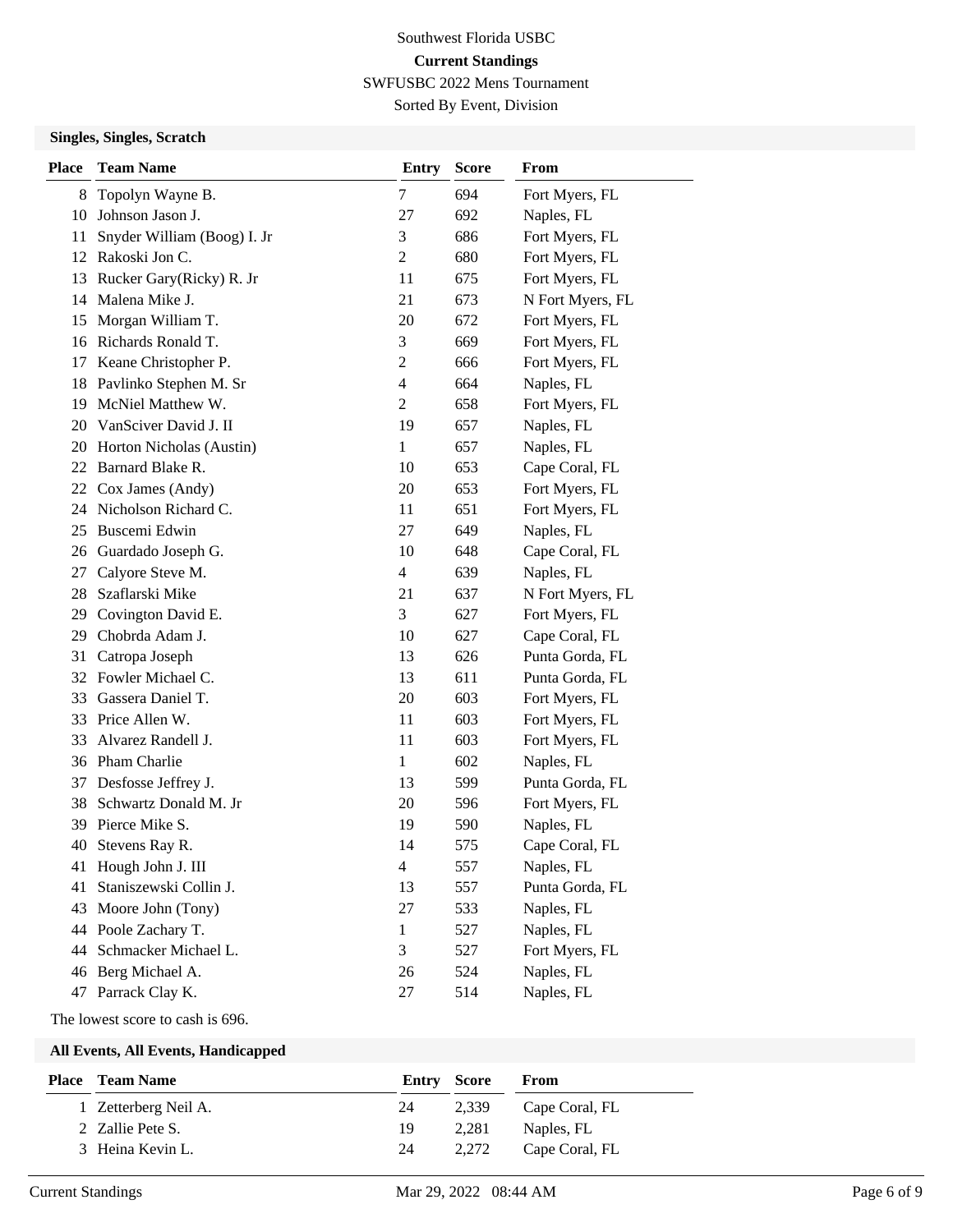Sorted By Event, Division

## **All Events, All Events, Handicapped**

| <b>Place</b> | <b>Team Name</b>            | <b>Entry</b>             | <b>Score</b> | From             |
|--------------|-----------------------------|--------------------------|--------------|------------------|
| 4            | Staniszewski Collin J.      | 13                       | 2,270        | Punta Gorda, FL  |
| 5            | Seitz Gary L.               | 15                       | 2,254        | Cape Coral, FL   |
| 6            | StSauveur Raymond A.        | 14                       | 2,247        | Cape Coral, FL   |
| 7            | Malena Mike J.              | 21                       | 2,240        | N Fort Myers, FL |
| 8            | Krolczyk Anthony G.         | 21                       | 2,239        | N Fort Myers, FL |
| 9            | Duda Edward L.              | 21                       | 2,217        | N Fort Myers, FL |
| 10           | Sotor Michael               | 7                        | 2,213        | Fort Myers, FL   |
| 11           | Radziszewski John P.        | 6                        | 2,202        | Fort Myers, FL   |
| 12           | Alvarez Randell J.          | 11                       | 2,199        | Fort Myers, FL   |
| 13           | Hernandez-Roa Gabriel A.    | 23                       | 2,195        | Cape Coral, FL   |
| 14           | Hylton Robert L.            | $\boldsymbol{7}$         | 2,191        | Fort Myers, FL   |
| 15           | Nguyen Eric H.              | 1                        | 2,190        | Naples, FL       |
| 15           | Brunette Jerry Jr           | 4                        | 2,190        | Naples, FL       |
| 17           | Chobrda Adam J.             | 10                       | 2,187        | Cape Coral, FL   |
| 17           | Manella Michael J.          | 22                       | 2,187        | Lehigh Acres, FL |
| 19           | Buscemi Edwin               | 27                       | 2,186        | Naples, FL       |
| 20           | Rakoski Jon C.              | $\overline{c}$           | 2,169        | Fort Myers, FL   |
| 21           | Price Allen W.              | 11                       | 2,165        | Fort Myers, FL   |
| 22           | McNiel Matthew W.           | $\overline{c}$           | 2,163        | Fort Myers, FL   |
| 22           | Calyore Steve M.            | $\overline{\mathcal{L}}$ | 2,163        | Naples, FL       |
| 24           | Vivian Matt                 | 24                       | 2,155        | Cape Coral, FL   |
| 25           | Fry Francis J.              | 22                       | 2,153        | Lehigh Acres, FL |
| 26           | Topolyn Wayne B.            | 7                        | 2,136        | Fort Myers, FL   |
| 27           | Horton Nicholas (Austin)    | 1                        | 2,135        | Naples, FL       |
| 28           | Johnson Jason J.            | 27                       | 2,129        | Naples, FL       |
| 29           | Szaflarski Mike             | 21                       | 2,128        | N Fort Myers, FL |
| 30           | Baxter Jeff A.              | 22                       | 2,122        | Lehigh Acres, FL |
| 31           | Morgan William T.           | 20                       | 2,119        | Fort Myers, FL   |
| 32           | Hurst Michael W.            | 6                        | 2,118        | Fort Myers, FL   |
| 33           | Ryan James H. Jr            | 25                       | 2,117        | Pt Charlotte, FL |
| 34           | Naile Ronald T. SR          | 25                       | 2,113        | Pt Charlotte, FL |
| 35           | Eggleston Bruce R.          | $\,$ 8 $\,$              | 2,111        | Fort Myers, FL   |
| 35           | Gassera Daniel T.           | 20                       | 2,111        | Fort Myers, FL   |
| 37           | Stevens Ray R.              | 14                       | 2,110        | Cape Coral, FL   |
| 38           | Temerario Greg A.           | 23                       | 2,099        | Cape Coral, FL   |
| 39           | Desfosse Jeffrey J.         | 13                       | 2,098        | Punta Gorda, FL  |
| 39           | Dukes Eric L.               | 25                       | 2,098        | Pt Charlotte, FL |
| 41           | Ackerman Steve              | 15                       | 2,096        | Cape Coral, FL   |
| 42           | Snyder William (Boog) I. Jr | 3                        | 2,092        | Fort Myers, FL   |
| 43           | Ferrara Charles             | 17                       | 2,091        | Cape Coral, FL   |
| 43           | Rucker Gary(Ricky) R. Jr    | 11                       | 2,091        | Fort Myers, FL   |
| 45           | Guardado Joseph G.          | 10                       | 2,088        | Cape Coral, FL   |
| 46           | Richards Ronald T.          | 3                        | 2,085        | Fort Myers, FL   |
| 47           | Chapman Stephen R.          | 22                       | 2,072        | Lehigh Acres, FL |
| 47           | Catropa Joseph              | 13                       | 2,072        | Punta Gorda, FL  |
| 49           | Ferrara John M. Jr          | 17                       | 2,071        | Cape Coral, FL   |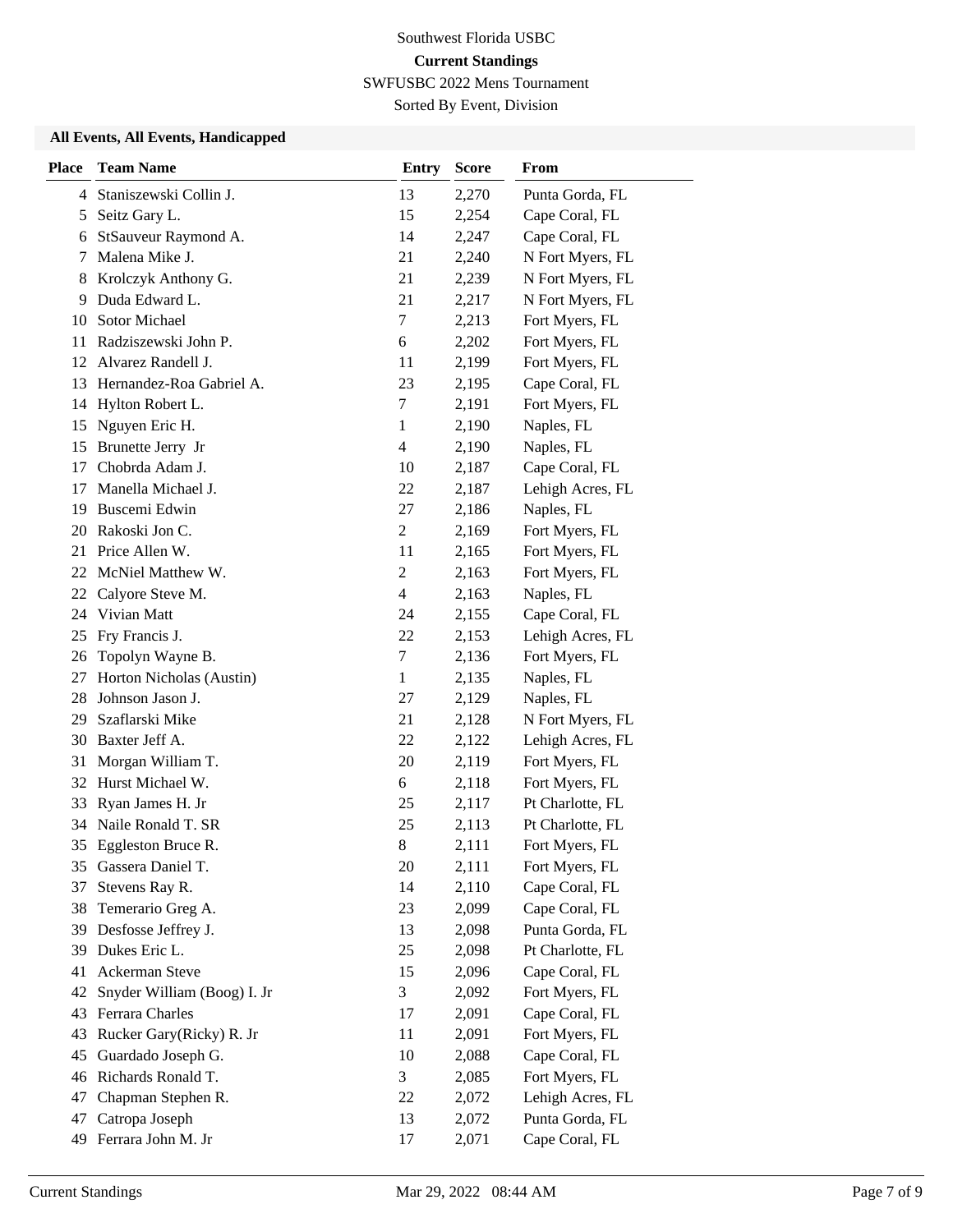Sorted By Event, Division

## **All Events, All Events, Handicapped**

| <b>Place</b> | <b>Team Name</b>               | <b>Entry</b>             | <b>Score</b> | From             |
|--------------|--------------------------------|--------------------------|--------------|------------------|
| 49           | Bunkley Elbert(Scooter) W. III | 25                       | 2,071        | Pt Charlotte, FL |
| 51           | VanSciver David J. II          | 19                       | 2,067        | Naples, FL       |
| 51           | Nicholson Richard C.           | 11                       | 2,067        | Fort Myers, FL   |
| 51           | Hoskinson Jeffrey L.           | 24                       | 2,067        | Cape Coral, FL   |
| 54           | Barnard Blake R.               | 10                       | 2,065        | Cape Coral, FL   |
| 55           | Pavlinko Stephen M. Sr         | $\overline{\mathbf{4}}$  | 2,063        | Naples, FL       |
| 56           | Bairunas Ken A.                | 6                        | 2,057        | Fort Myers, FL   |
| 57           | Wilson Mike J.                 | $8\,$                    | 2,045        | Fort Myers, FL   |
| 58           | Bush Dennis W.                 | $\overline{c}$           | 2,042        | Fort Myers, FL   |
| 59           | Cox James (Andy)               | 20                       | 2,029        | Fort Myers, FL   |
| 60           | Poole Zachary T.               | 1                        | 2,009        | Naples, FL       |
| 60           | Williams Mark D.               | 26                       | 2,009        | Naples, FL       |
| 62           | Keane Christopher P.           | $\mathbf{2}$             | 2,004        | Fort Myers, FL   |
| 63           | Trautman Bradley A.            | 10                       | 1,999        | Cape Coral, FL   |
| 64           | Covington David E.             | 3                        | 1,998        | Fort Myers, FL   |
| 65           | Weissgerber John P.            | 23                       | 1,996        | Cape Coral, FL   |
| 66           | Pham Charlie                   | $\mathbf{1}$             | 1,994        | Naples, FL       |
| 67           | Hough John J. III              | $\overline{\mathcal{L}}$ | 1,991        | Naples, FL       |
| 68           | Makkay Michael G.              | 17                       | 1,982        | Cape Coral, FL   |
| 69           | Lenius Raymond (Carl) II       | 12                       | 1,981        | Cape Coral, FL   |
| 69           | Marion Robert A.               | 12                       | 1,981        | Cape Coral, FL   |
| 71           | Zell Mark R.                   | $\boldsymbol{7}$         | 1,973        | Fort Myers, FL   |
| 72           | Calvert Bill R.                | 6                        | 1,969        | Fort Myers, FL   |
| 73           | Fowler Michael C.              | 13                       | 1,962        | Punta Gorda, FL  |
| 74           | Cheatham Michael L.            | 12                       | 1,956        | Cape Coral, FL   |
| 74           | Berg Michael A.                | 26                       | 1,956        | Naples, FL       |
| 76           | Schwartz Donald M. Jr          | 20                       | 1,941        | Fort Myers, FL   |
| 77           | Swiger Walter S.               | 17                       | 1,926        | Cape Coral, FL   |
| 78           | Moore John (Tony)              | 27                       | 1,924        | Naples, FL       |
| 79           | Taylor Robert (Bobby)          | $8\,$                    | 1,921        | Fort Myers, FL   |
| 80           | Parrack Clay K.                | 27                       | 1,864        | Naples, FL       |
| 81           | Schmacker Michael L.           | 3                        | 1,763        | Fort Myers, FL   |
| 82           | Marion Brandon A.              | 12                       | 1,650        | Cape Coral, FL   |
| 83           | Gutzdorf Aaron C.              | 23                       | 1,594        | Cape Coral, FL   |

The lowest score to cash is 2239.

#### **All Events, All Events, Scratch**

| <b>Place</b> Team Name | Entry | <b>Score</b> | From             |
|------------------------|-------|--------------|------------------|
| 1 McNiel Matthew W.    | 2     | 2,163        | Fort Myers, FL   |
| 2 Hylton Robert L.     |       | 2,128        | Fort Myers, FL   |
| 3 StSauveur Raymond A. | 14    | 2,127        | Cape Coral, FL   |
| 4 Rakoski Jon C.       | 2     | 2,115        | Fort Myers, FL   |
| 5 Brunette Jerry Jr    | 4     | 2,094        | Naples, FL       |
| 6 Duda Edward L.       | 21    | 2,082        | N Fort Myers, FL |
| 7 Topolyn Wayne B.     | 7     | 2,055        | Fort Myers, FL   |
| 8 Bush Dennis W.       | 2     | 2,042        | Fort Myers, FL   |
|                        |       |              |                  |